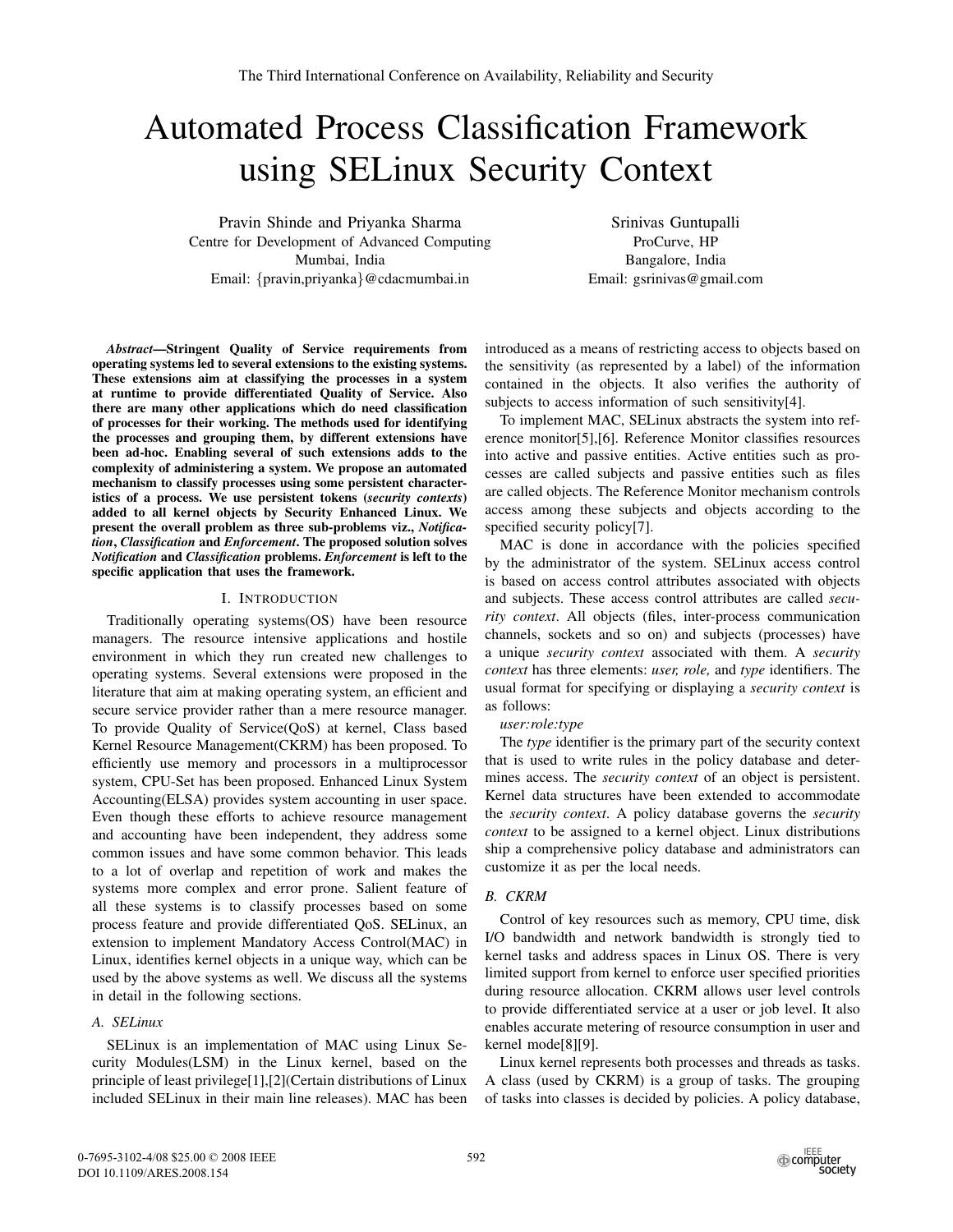which is a collection of rules, decides task and class mappings. Administrator of the system creates a policy and makes it available to the kernel. The kernel optionally verifies the policy for consistency and activates it. Similar to SELinux, there needs to be a mechanism to uniquely identity each task. A Task-Tag, a user-defined attribute, is associated with a task in CKRM enabled systems. Using this tag application specific criteria can be taken care of while classifying, as the tag is user specified. Typically a system call, ioctl or /proc is the interface between application and kernel, for the application to convey its criteria through a tag. This tag is used in invoking a specific classification rule. The proportions in which resources should be allocated to classes is determined by a resource manager. This could be either a human system administrator or a resource management application middleware[8][9].

## *C. CPU Set*

CPU-Sets are light-weight objects in the Linux kernel that enable users to partition their multi-processor machine by creating non-overlapping execution areas[10][11][12]. CPU sets can eliminate the need for a gang scheduler, provide isolation of one such job from other tasks on a system, and facilitate provision of equal resources to each thread in a job. Restraining all other jobs from using any of the CPUs or memory resources assigned to a critical job minimizes interference from other jobs on the system. This results in both optimum and repeatable performance. The kernel CPU-Set facility provides additional support for system-wide management of CPU and memory resources by related sets of tasks. It provides a hierarchical structure to the resources, with file-system like name-space and permissions, and support for guaranteed exclusive use of resources.

Each task has a link to a CPU-Set structure that specifies the CPUs and memory nodes available for its use. Hooks in the system calls used for CPU placement and memory placement ensure that any requested CPU or memory node is available in that task's CPU-Set. Kernel CPU-Sets are arranged in a hierarchical virtual file system, reflecting the possible nesting of soft partitions. The kernel task scheduler is constrained to only schedule a task on the CPUs of that task's CPU-Set. A CPU-Set contains a set of tasks/processes and those tasks can use processors and memory nodes that are associated with that CPU-Set. There is no classification engine available for CPU-Set to do the above mentioned functions automatically. An administrator has to execute them manually.

# *D. ELSA*

Enhanced Linux System Accounting(ELSA) is a user-space solution for process accounting in Linux. Work is split into the following parts in ELSA.

- Connector : A Linux kernel feature
- A user space daemon : jobd
- Per-process accounting information : BSD and/or CSA
- User space applications : webmin + jobmng + elsa

The *connector* reports process events to user-space[13]. It uses the netlink mechanism and Linux kernel must be built

with the necessary configuration options. *jobd* listens to the net link messages sent by the process event connector. This way, whenever a process is forked, it will be informed. This information is used manage a group of processes. Communication between *jobd* and high level applications happens through sockets. The high level application can use this mechanisms to send requests to add or remove a process from a job. The same mechanism can be used to information about current jobs. Thus, *jobd* is under the control of a high level application. BSD accounting or CSA accounting (which is external to ELSA) is used to obtain per-process accounting information. *jobmng* is the interface to manage groups of processes. *webmin* provides per-group accounting information using the information provided by *jobd* and *per-process accounting mechanism*. The interactions and interfaces are shown in fig 1.

## II. PROBLEM DESCRIPTION

Most of the extensions that we discussed use a configuration filesystem for policy management. CPUSets are represented as directories in the config file system. Resources have to be assigned to the CPUSets. In order to classify the processes into these CPUSET's, one need to get their PIDs, and add them to particular file in the directory indicating the corresponding CPUSet (as per their resource requirements). So, classification can only be done after the creation of the process. And, if a process restarts, then it has to be classified again, as it gets a new PID. Similarly, after every reboot classification has to be done. This process involves lot of manual intervention. Currently, there is no way to automate the process.

Similarly, during initialization of CKRM, its resource manager commits a policy to the kernel. A default class is created to which all tasks will initially belong until resource managers policy is loaded. Policy load triggers classification. Classification refers to association of tasks to classes and resource requests to a class. Processes are classified, by default, into the class of their parents. Classification engine uses UID, GID and executable associated with the process for classification. Administrators have to manage the config file system, which contains the list of process classes and their resource shares. Classification is a continuous process and happens whenever a new task is created or attributes of a task are changed or explicit reclassification of a task is done by resource manager. Resource usage is monitored at class level and that information is used for future decisions. Resource schedulers control the resource utilization by tasks that belong to different classes. The requirement to classify processes based on their attributes is similar to CPUSet. Management of classes needs manual intervention. There is no provision to specify the rules with persistent identifiers.

ELSA also has similar shortcomings. It provides tools like *jobmng*, *ELSA* which has to be used by system administrators for manually classifying the processes into job groups. As this classification is based on PID of a process, which is not persistent, every time system or *jobd* restarts, classification has to be done again. This process can't be automated due to the lack of persistent identifiers.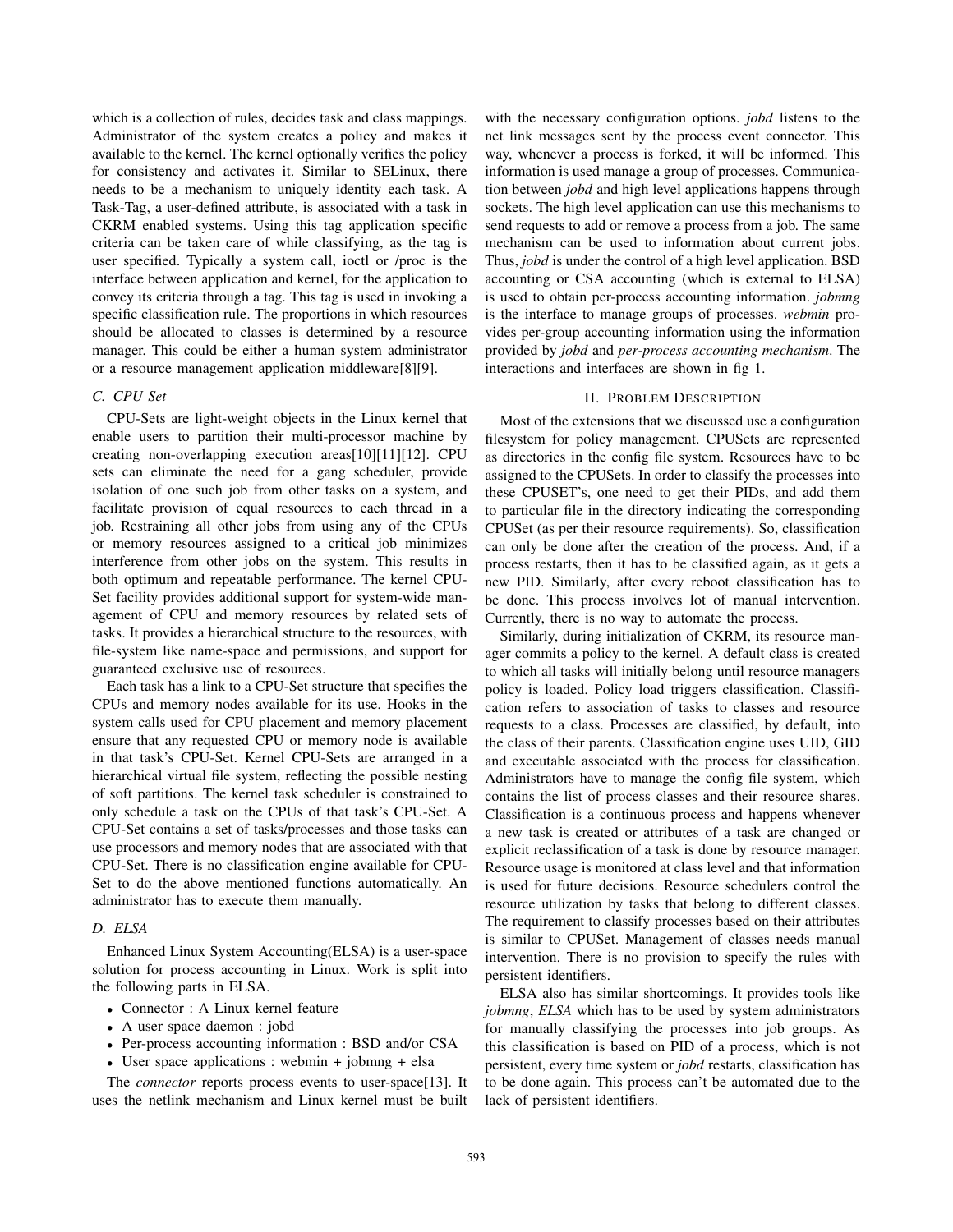# III. SUB-PROBLEMS

Specified problem can be broken down into three subproblems, and each of them can be dealt separately and independently. The identified sub-problems are as follows,

- Notification
- Classification
- Enforcement

## *A. Notification*

Creation of new process, or alteration of process is an event that happens inside kernel and is protected from userspace. This information can be obtained by inserting hooks into kernel and trapping system calls like *fork*, *exec* and *setuid*, which are responsible for these events. But this needs modification of kernel. There are some existing solutions which provide similar notifications about process events. Connector is a Linux kernel module which is implemented using netlink sockets. Netlink sockets provide a standard way of communication between kernel and userspace processes. Connector uses the netlink sockets to notify important process events like fork, exec, id change(UID, GID, SUID etc) to userspace. For connectors to work, kernel needs to be built with required support. Once they are enabled, they will notify all process related events to the userspace. As shown in fig.1, userspace programs can receive these notifications using netlink sockets.

#### *B. Classification*

Classification problem arises because of using nonpersistent attributes of processes as keys. The processes need to be classified as per the rules provided by users. Some systems use PIDs as the unique identities of processes. But, PIDs are volatile in nature and a new PID is generated whenever a process starts. Even though the same application is executed multiple times in same environment by the same user, it will get different PID every time. As we can not find out the PID's of these processes in advance, it makes it almost impossible to write rules in advance, based on PIDs. Currently, most resource management systems, and other systems where process classification is needed, use manual classification. This is done based on some simple rules, like every new process will inherit the class of its parent process. These basic process classification systems provide an interface through which users can reclassify the processes using their PID as handle to them.

# *C. Enforcement*

As different applications provide different interfaces to classify the processes, it makes the problem of *enforcement* more application dependent. And also, these applications are different in what they do after process classification. For example, ELSA and CPUSET provide different interfaces to change the class of a process, and also handle processes differently after classification, as they have different objectives. Depending on the need of application there may be a need of one more configuration files to provide rules about behavior after classification. For example, we need a configuration file for PCSS-CPUSET classifier, which will be having rules about



Fig. 1. Overview of PCSS Architecture

when a new CPUSET is to be created, what should be the values to be assigned to various configuration parameters. Such configuration file is not needed in case of ELSA, as ELSA is not having any properties associated with jobs (i.e,. classes in ELSA). As there is no generic solution for this problem, different solutions are provided for different applications.

# IV. RELATED WORK

There are existing solutions to this problem. One of them is rule-based classification engine (RBCE), used by CKRM for automatic process classification. It classifies the processes based on the rules which can be written using UID, GID and name of the executable. But this classification is very basic and is not very flexible, as it does not consider the environment, in which a process is being executed. It also does not recognize various roles played by the user. Another problem with this solution is that, it does not make clear distinctions among above discussed subproblems (Notification, Classification and Enforcement), which restricts the implementation to be very specific to CKRM, and can not be easily reused at other places like ELSA and CPUSET.

#### V. OUR APPROCH

We propose a classification solution *PCSS(Process Classifier based on SELinux Security Context)* which is based on *security contexts* of SELinux. The class of a process can be decided based on its *security context* and the class mapped to this security context in configuration file. The configuration file is very simple and flexible. It contains only two parameters, one is *security context* and second is corresponding class name to which it should be assigned. As this module deals only with the problem of classification, it is generic enough, so that it can be used with any application that needs any kind of process classification.

#### *A. Why SELinux Security Contexts?*

The proposed solution depends primarily on SELinux kernel module. SELinux is available in Linux kernel from 2.6 onwards. Nowadays most of the distributions of Linux (i.e,. Fedora core) are shipped with SELinux enabled by default.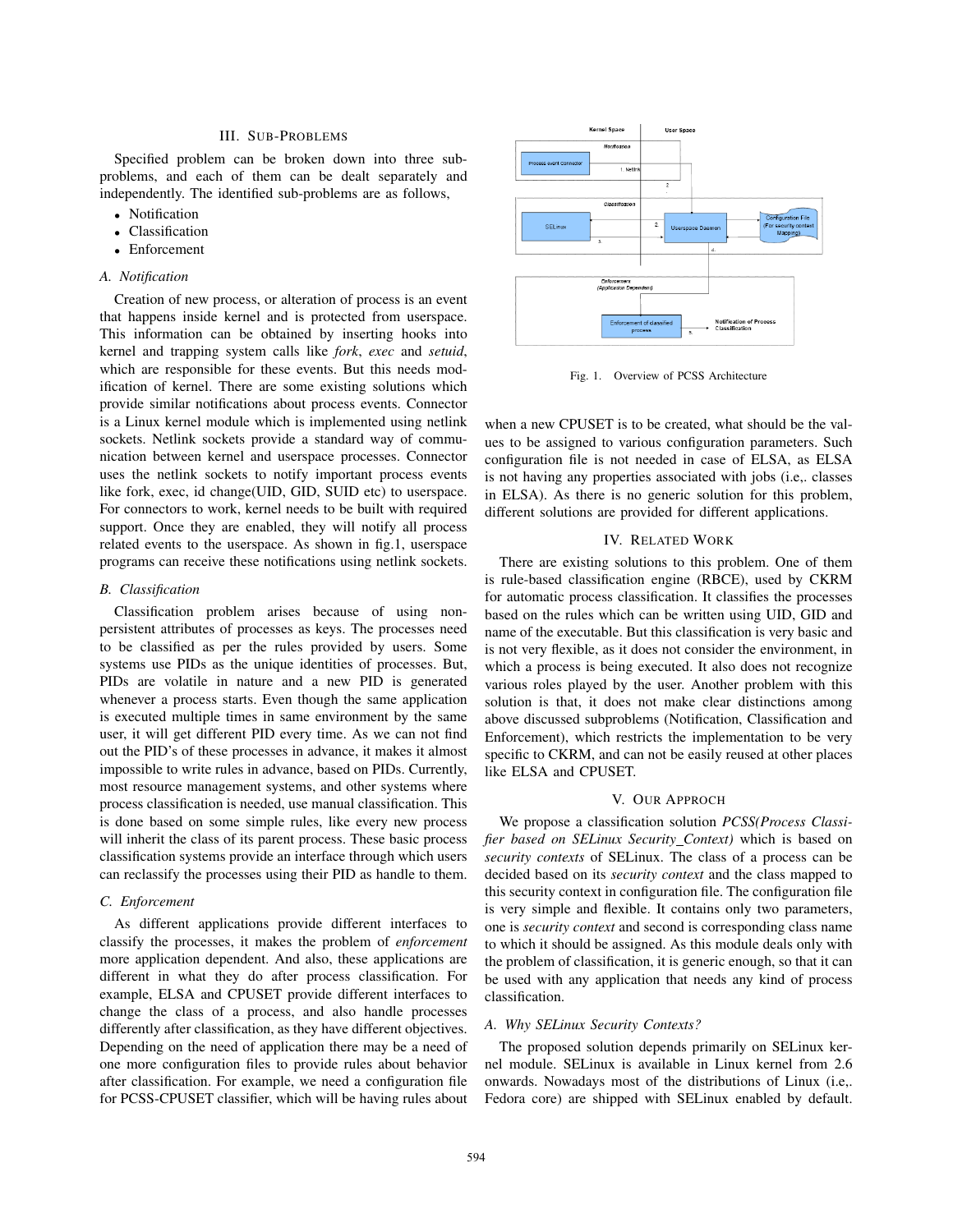Major criticism against SELinux had been its complex policies which are difficult to configure. But, many user friendly tools like *seedit* are available now which simplify the policy management to a large extent. If SELinux is already enabled, then using PCSS for process classification is straight forward.

The advantages of using *security context* of SELinux for process classification are listed below:

- They are persistent (remain same across reboots)
- They are flexible (*Security context* differs depending on who is executing, which program is being executed, and in what context it is being executed )
- They are configurable (One can change SELinux policies to set *security contexts* as per one's needs. There are many user-friendly tools which help in doing this.
- Process classification rules are kept in separate file from SELinux internal policies. This helps in keeping classification rules very simple.
- User needs to modify configuration file only once, as per the local policies.
- Added flexibility is provided by supporting wildcharacters in security context.

# VI. IMPLEMENTATION DETAILS

To implement the *Notification* module, we used *connectors*, an existing infrastructure in Linux kernel. We have implemented a *userspace daemon*, which continuously listens using netlink sockets for messages from *connectors*. These messages contain information about events with the PID of the process, that caused the event. On receiving these messages from *connectors*, the *userspace daemon* finds out the *security context* of the process responsible for the event. It uses *getpidcon* system call to get the *security context* from the PID. The context is used to extract matching rules from configuration file. These rules are flexible due to *wild-character support*. If no matching rules are found, default classification is applied. If matching rules are found, classification is done by *Enforcement* module accordingly.

Different applications have different requirements from enforcement module. So, it is implemented separately for CKRM, CPUSET and ELSA. This module is mostly dependent on the interface provided by the application for classification of processes. As the interfaces provided by applications like CPUSET and ELSA, for process classification, are very much different, it is not feasible to provide a generic solution for all the applications.

# *A. Wild Character support*

To enhance flexibility and ease of use, wild-character support has been incorporated in rule syntax. It allows users to mask irrelevant components of *security context*, and makes rules more compact. The usual format of *security context* is as follows:

# *user:role:type*

But '\*' can be put at any place of the security context replacing user and/or role and/or type. '\*' instructs the *classification* module to ignore that part of *security context* while matching. Following examples illustrate the use of wild characters.

- *\*:\*:httpd t http class* This rule groups all "httpd\_t" processes in http\_class, without matching user and role part.
- *user t:\*:httpd t user class* This rule groups all processes of "httpd t" type and user is "user\_t" without matching the role part.

# *B. PCSS CPUSET Integration*



Fig. 2. CPUSET with PCSS

CPUSET classes are implemented inside kernel by CPUSET kernel module. It provides interface in the form of a virtual filesystem called CPUSET. As the CPUSET objects have many properties associated with them like *cpus, mems, cpu exclusive, mem exclusive, memory pressure, etc.,* we use separate configuration files for these CPUSET properties. In integrated PCSS-CPUSET, *Notification* and *Classification* phases do remain the same as in generic framework, but *Enforcement* is implemented to handle the CUPSETfs interface provided by CPUSET. Every directory in CPUSET filesystem is a separate CPUSET class. A process is moved to a CPUSET class by appending its PID in a members file inside directory corresponding to the given CPUSET class.

*Enforcement* module starts by detecting the mount location of virtual filesystem provided by CPUSET. After that, whenever a process is classified into any CPUSET, the enforcer first searches to see if the specified CPUSET is already present or not. If specified CPUSET is found, then the process is directly added to that CPUSET. Otherwise, enforcer creates new CPUSET using information given by the rules in the configuration file for CPUSET. And, the process is moved to the new CPUSET.

# *C. Integration of PCSS and CKRM*

CPUSET and CKRM are very much similar in work and implementation. CKRM also provides virtual filesystem named as CONFIGFS. CPUSET and CKRM do defer in the properties associated with these objects. So the configuration file used by classification enforcer for creating classes will differ. But,